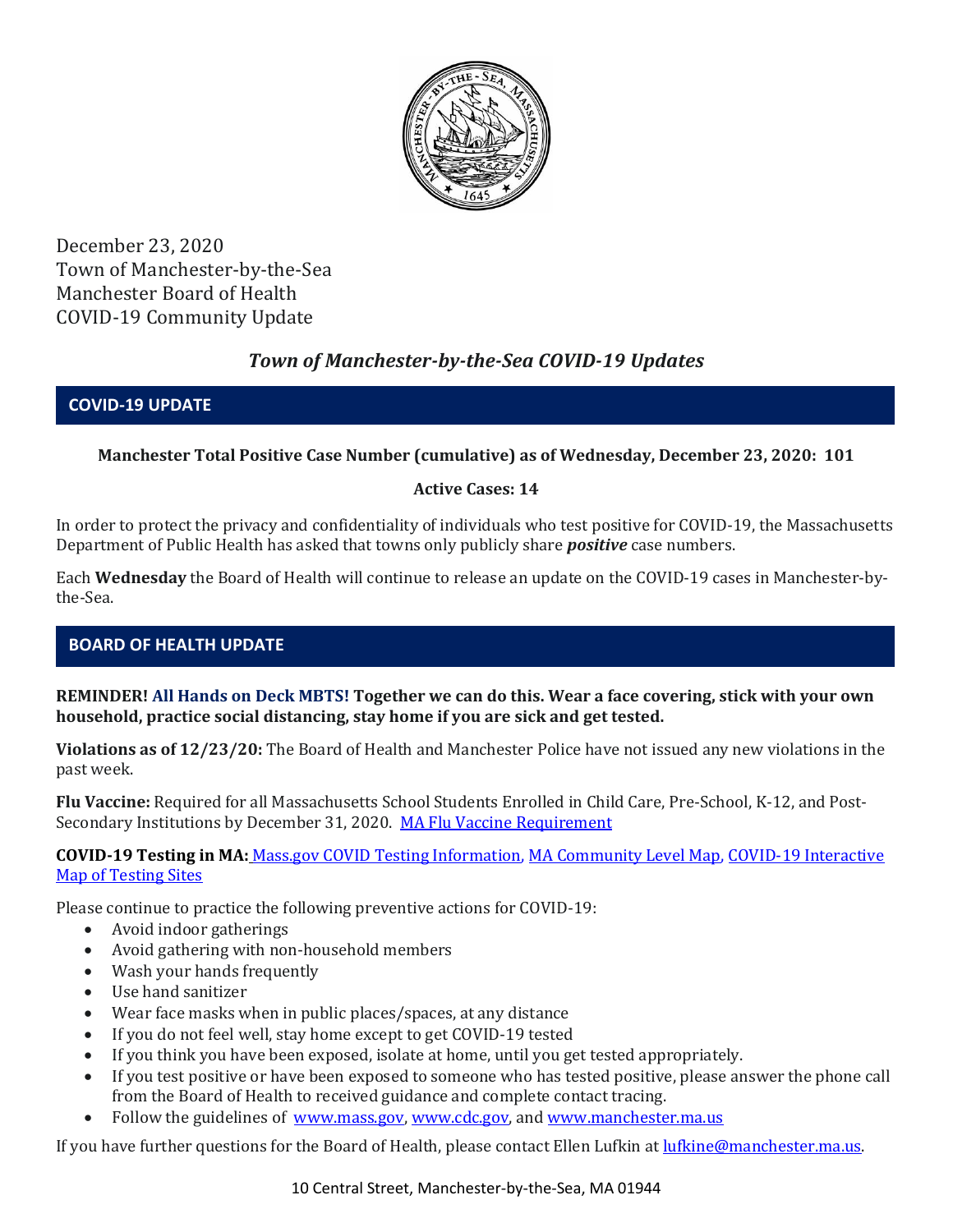

### **MANCHESTER-BY-THE-SEA COMMUNITY UPDATES**

- *NEW!* **Governor Baker Issues New COVID-19 Restrictions for MA:** Effective December 26, 2020 new capacity and gathering restrictions have been ordered for MA residents. [December 26 Emergency Order](http://manchester.ma.us/DocumentCenter/View/3582/1222-MA-emergency-order)
- *NEW!* **Christmas Tree Pick Up:** Christmas trees will be collected curbside on your respective trash day December 28, 29 and January 11, 12. Residents can also drop their tree at the Town Compost site during normal operating hours.
- *NEW!* **Town Hall Holiday Hours:** Town Hall will close for business at 12 p.m. on December 24 for the Christmas holiday and will reopen on Monday, December 28, 2020 by appointment only.
- *NEW!* **Holiday Guidance for MA Residents:** Stay safe this holiday season by following the guidance [here.](https://www.mass.gov/news/december-holiday-guidance)
- *NEW!* **40B Public Meeting:** The next 40B Meeting will be held on Thursday, January 14 at 6:30 p.m. to discuss the proposed 40B project. Meeting details, agenda, project application, past recordings and more can be foun[d here.](http://manchester.ma.us/729/40B)
- MA Quarantine Instructions: The state has updated the quarantine guidelines. If you have been instructed to quarantine please adhere to the following rules: Quarantine [Instructions](http://manchester.ma.us/DocumentCenter/View/3558/14-10-7-day-COVID19_Quarantine-information-1272020)
- MA Rolls Back to Phase 3 Step 1: The new restrictions took effect on December 13. Please read the following guidance: [MA Phase 3 Step 1](https://www.mass.gov/news/baker-polito-administration-announces-statewide-rollback-to-phase-three-step-one-additional)
- Town Hall is Closed to the Public: Town Hall will be closed to the public until further notice. Staff will be available during normal business hours via appointment, phone or email. [Staff Directory](http://manchester.ma.us/directory.aspx)
- Allen's Pharmacy Announced COVID-19 Testing Site: Allen's Pharmacy has notified the Town that they are opening a COVID-19 PCR testing site operated by Veritas. Appointments are required and can be scheduled [here.](https://schedule.veritasgenetics.com/) Information on Veritas PCR Testing can be found [here.](https://www.veritasgenetics.com/covid-molecular/)
- Stay at Home Advisory for MA: All residents are being asked to stay at home between the hours of 10 p.m. and 5 a.m. (effective 11/6/20) [MA Stay at Home Advisory](https://www.mass.gov/news/stay-at-home-advisory)
- Face Covering Order for MA: All persons over the age of 5 are required to wear a face covering in all public spaces, indoor and outdoor, regardless of distance. (effective 11/6/20) [Face Covering Order](http://manchester.ma.us/DocumentCenter/View/3499/Revised-Face-Coverings-Order-No-55-1?fbclid=IwAR1a7l39TKetEAZ_mA8K6saG2GZ1dRBKA9-xuJJ3tDlAVUGCp7YatZmCKEo)
- Early Closing Order for MA: Businesses, services and activities must close by 9:30 p.m. and not reopen before 5 a.m. (11/6/20) [Early Closing Order](http://manchester.ma.us/DocumentCenter/View/3497/Early-Closing-and-Alcohol-Order-No-53-1?fbclid=IwAR0HIJzh646XAhpCz_miIpRMdh-nd_BhPpuljf5k-rkQey8DCI-dVFIfMlk)
- MA Carpooling Guidance: To ensure passenger safety from COVID-19 please take the following precautions when traveling by car: Limit the number of occupants, all occupants should wear a face covering, open vehicle windows, clean touch points frequently.
- A Travel Order is in effect per order of the Governor. Please read requirements on traveling to and from Massachusetts. [MA Travel Order.](https://www.mass.gov/info-details/covid-19-travel-order) Complaints should be directed to [DPH.COVID.Complaints@mass.gov](mailto:DPH.COVID.Complaints@mass.gov)
- Dogs on the Beach: Singing beach is now open to dogs. Please clean up after your dog no excuses! Wear a face covering. Each person is limited to a maximum of two dogs.